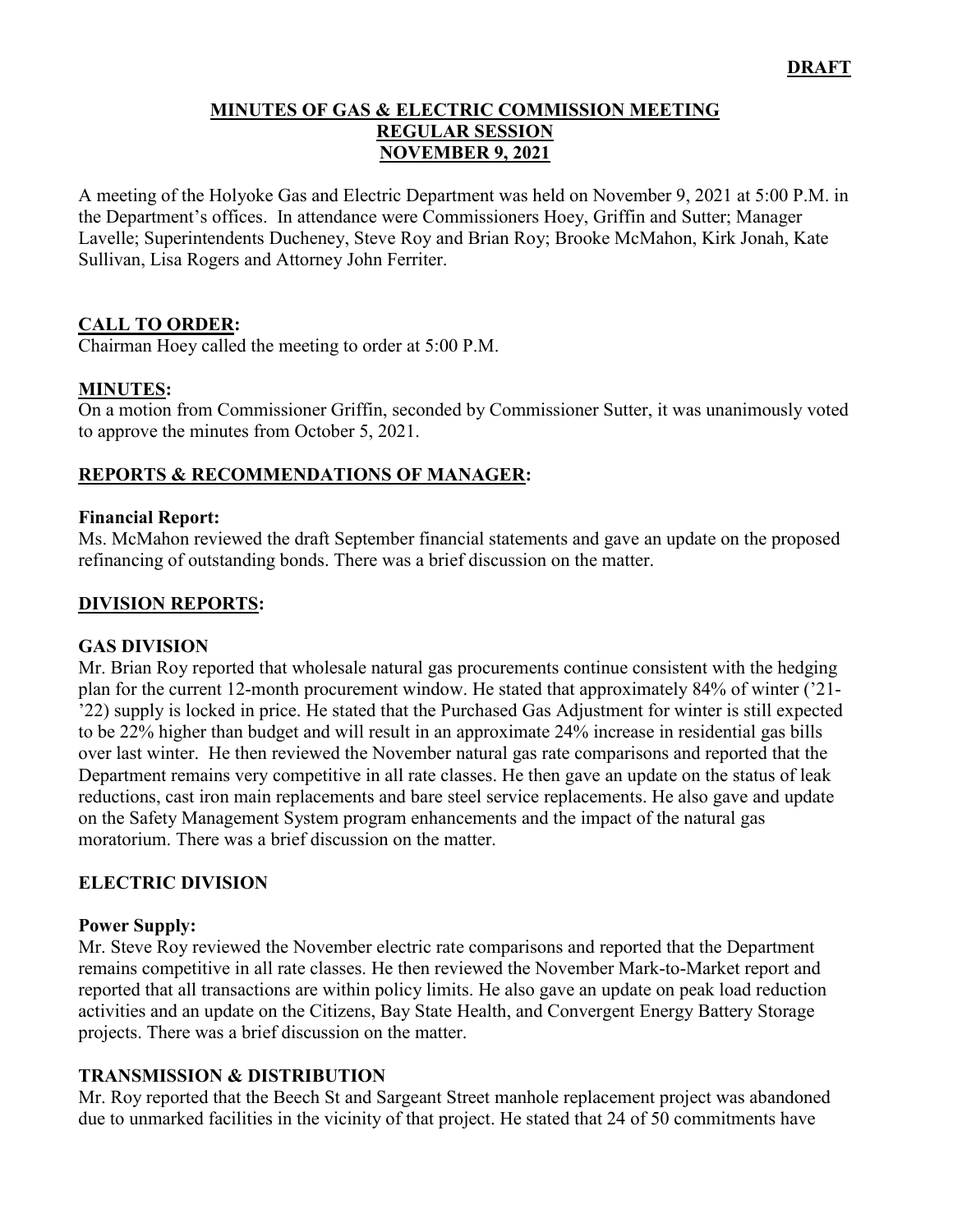been completed to date and that all other planned Transmission and Distribution commitments are on schedule for completion by the end of the year. There was a brief discussion on the matter.

## **ELECTRIC PRODUCTION**

Mr. Roy reported that October hydro generation was behind plan due to the leak in the fish bypass pipe and stated that year-to-date generation is approximately 13.3% ahead of plan. He noted that the repairs on the fish bypass pipe have been completed and that canal wall repairs were in process. He stated that canal operations are scheduled to return to normal by early next week. There was a brief discussion on the matter.

## **TELECOMMUNICATIONS**

Mr. Jonah gave an update on the status of sales activity and capital projects. There was a brief discussion on the matter.

## **MARKETING AND COMMUNICATIONS**

Ms. Sullivan gave an update on the Fiber-To-The-Home (FTTH) interest survey and stated that Great Blue Research submitted their draft data analysis report and will submit the final report in a few days. She also reported that the Department received the American Public Power Smart Energy Provider (SEP) award for demonstrating a commitment to and proficiency in energy efficiency, distributed generation, and environmental initiatives that support the goal of providing safe, reliable, low-cost, and sustainable electric service. She stated that only 90 public power systems (less than 5%) across the country receive the SEP designation. She then reported on the events for Public Power/Public Gas week at Veterans Park on October 6th, and stated that the event was reasonably well attended and went very well. There was a brief discussion on the matter.

### **OLD BUSINESS:** None

## **NEW BUSINESS:**

**2021 HOLIDAY DISCOUNT:** Mr. Lavelle recommended that the Commission approve an additional 10% Holiday Discount for the December billing. He stated that the Commission has approved the Holiday Discount for many years and the discount was factored into the annual budget. Chairman Hoey suggested that, due to projected energy cost increases for the coming winter, the Commission consider a 15% discount to assist customers with the rising costs. After a brief discussion and on a motion from Commissioner Griffin, seconded by Commissioner Sutter, it was unanimously voted to approve a 15% Holiday Discount for the December billing period.

**SPONSORSHIP REQUEST – GREATER HOLYOKE YMCA:** Mr. Lavelle reported that the Department received a sponsorship request from the Greater Holyoke YMCA for the annual programming of the organization, and recommended that the request be approved, consistent with the sponsorship level of the past several years. After a brief discussion and on a motion from Commissioner Griffin, seconded by Commissioner Sutter, it was unanimously voted to approve the sponsorship request per the recommendation of management.

# **COMMERCIAL ENERGY CONSERVATION ASSISTANCE REQUEST – HOLYOKE BOYS**

**& GIRLS CLUB:** Mr. Lavelle reported that the Department received a commercial energy conservation assistance request from the Holyoke Boys & Girls Club to assist with the replacement of the HVAC system with a modern, energy efficient HVAC system that will significantly improve the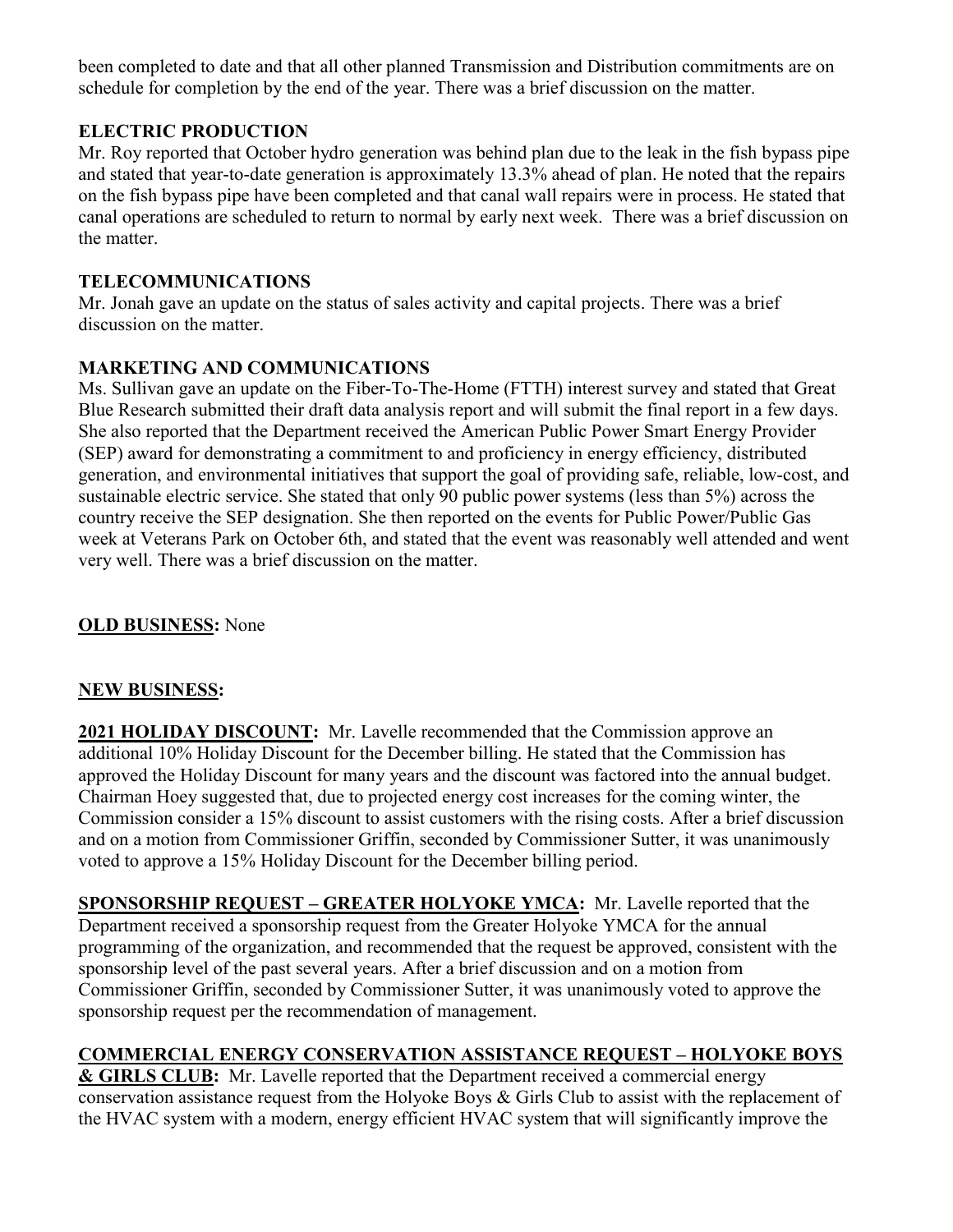energy management at the facility. He stated that the total project cost is approximately \$600,000 and that the assistance request is for \$250,000. He stated that the Club is current on all accounts and that the assistance can be protected through a municipal lien and he recommended that the assistance be approved as requested. Chairman Hoey disclosed that he serves on the board of directors for the Greater Holyoke Boys and Girls Club and that the organization has been a client of his employer, and he abstained from deliberation on the matter. After a brief discussion and on a motion from Commissioner Griffin, seconded by Commissioner Sutter, it was voted 2-0 to approve the assistance request per the recommendation of management. Commissioner Hoey abstained from voting.

**BOND REFINANCING AUTHORIZATIONS:** Mr. Lavelle stated that staff has been working for several weeks to take advantage of current market conditions and refinance outstanding bonds for the Department and for the Massachusetts Clean Energy Cooperative (MCEC). He stated that the proposed transaction includes the following components: refinancing approximately \$22 Million of outstanding 2012 Series General Obligation bonds of the City which were issued on behalf of HG&E (to refinance the 2001 Series HG&E revenue bonds that were issued to purchase the hydroelectric assets from Northeast Utilities); refinancing of approximately \$36 Million of outstanding Massachusetts Clean Energy Cooperative Corporation (MCECC) series 2013 bonds that were issued on behalf of HG&E to overhaul Hadley Falls Unit #1 (HF01); provide approximately \$11 Million of new money to conduct a major overhaul of Hadley Falls Unit #2 (HF02); and to pay associated closing costs for the refinancing.

Mr. Lavelle explained that the Series 2013 bonds issued by MCECC were used to pay HG&E for the net capability of HF01, through a Capacity Purchase Agreement (CPA), for the term of the bonds. He stated that MCECC then sells the net capability of HF01 to MMWEC, through a Power Sales Contract (PSC), and that MMWEC then sells the net capability of HF01 to HG&E through a Power Purchase Agreement (PPA). He stated that the new series 2021 bonds would be issued by the MCECC and that MCECC would purchase the net capability from HF02 from HG&E, through a HF02 CPA, and that MCECC would then sell the HF02 net capability to MMWEC through Amendment No. 1 to the PSC and that MMWEC would, in turn, sell the HF02 net capability to HG&E through Amendment No.1 to the PPA. A copy of both documents were presented to the Commission.

Mr. Lavelle stated that, although the Series 2021 bonds will be issued by MCECC, certain votes and approvals, including the HF02 Capacity Purchase Agreement and Amendment No.1 to the PSC, are required by HG&E in order to complete the proposed refinancing. Attorney Ferriter then described the required approvals. After a brief discussion and on a motion from Commissioner Griffin, seconded by Commissioner Sutter, it was unanimously voted:

**WHEREAS,** the Holyoke Gas & Electric Department ("HG&E"**)** and the Massachusetts Municipal Wholesale Electric Company ("MMWEC") are member of the Massachusetts Clean Energy Cooperative Corporation (the "Cooperative");

**WHEREAS,** MMWEC and the Cooperative are parties to that certain Power Sales Contract, dated as of April 16, 2013 (the "Power Sales Contract"), pursuant to which MMWEC purchases 100% of the net capability of a hydro-generating unit owned by the City of Holyoke, Massachusetts, acting by and through HG&E. known as the Hadley Falls Station Unit #1 ("Unit #1"), which net capability initially is sold by HG&E to the Cooperative under a Capacity Purchase Agreement, dated as of April 16, 2013, between HG&E and the Cooperative (the "Unit #1 Capacity Purchase Agreement");

**WHEREAS,** MMWEC and HG&E are parties to that certain Power Purchase Agreement, dated as of April 16, 2013 (the "Power Purchase Agreement"), pursuant to which MMWEC sells to HG&E and HG&E purchases from MMWEC, 100% of the net capability of Unit #1 that is purchased by MMWEC under the Power Sales Contract;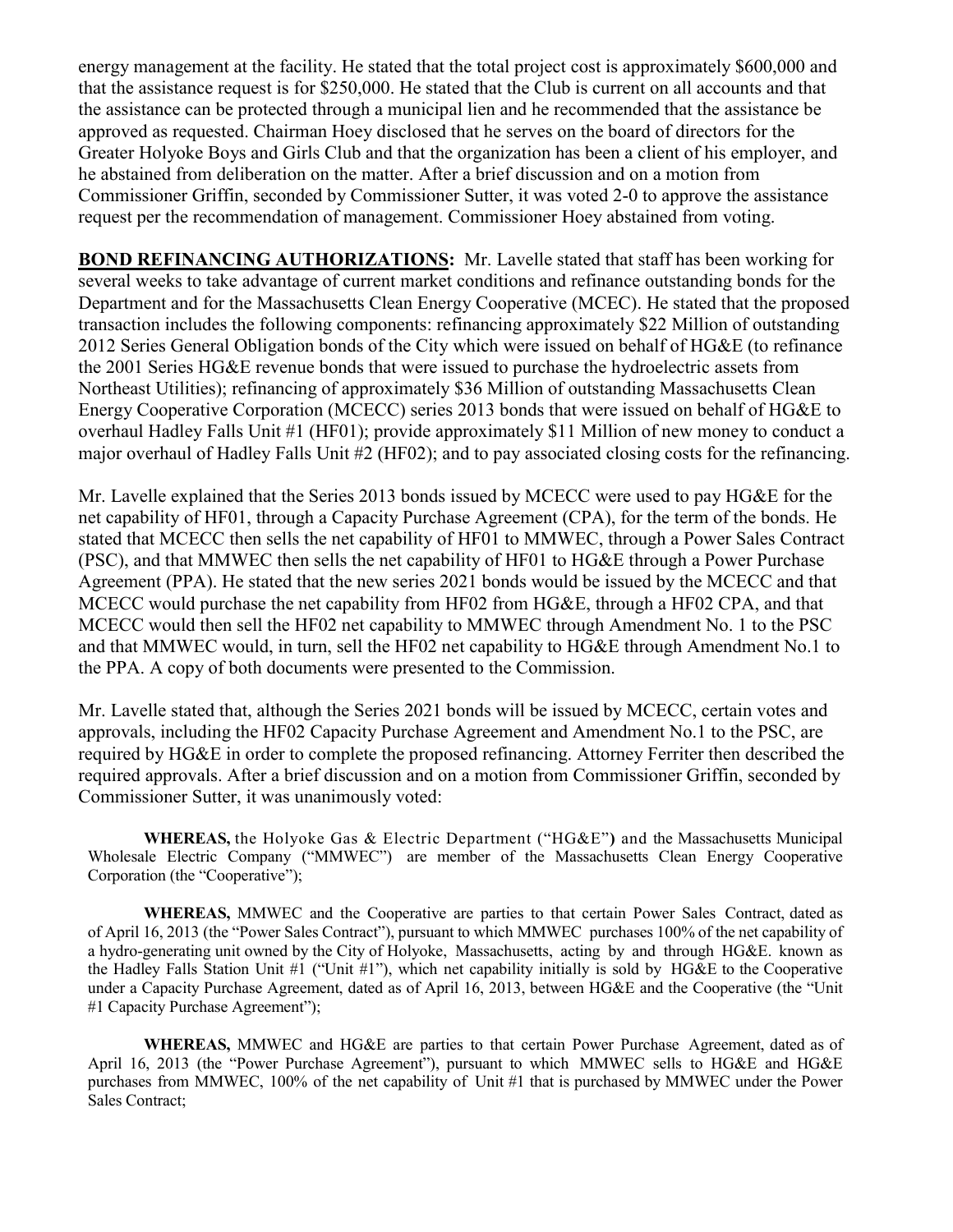**WHEREAS,** MMWEC and the Cooperative wish to amend the Power Sales Contract to include the purchase by MMWEC of 100% of the net capability of a second hydro-generating unit and ancillary equipment owned by HG&E known as the Hadley Falls Station Unit #2, ("Unit #2"), which net capability will initially be sold by HG&E to the Cooperative under a second Capacity Purchase Agreement (the "Unit #2 Capacity Purchase Agreement"); and

**WHEREAS,** MMWEC and HG&E wish to amend the Power Purchase Agreement to include the sale by MMWEC and the purchase by HG&E of 100% of the net capability of Unit #2 purchased by MMWEC under the Power Sales Contract (as amended).

**WHEREFORE**, The Commission hereby votes to:

- a) authorize and direct the Manager of HG&E to execute and deliver the Unit #2 Capacity Purchase Agreement (CPA), substantially in the form of the Unit #2 CPA attached to this vote, presented at this meeting, and made a part of the records of this meeting, and to make such amendments, additions, or deletions to the form of Unit #2 Capacity Purchase Agreement as are deemed necessary or appropriate to complete the execution of the Unit #2 Capacity Purchase Agreement as contemplated by the parties thereto, all without the need for further action or approval by the Board of Directors;
- b) authorize and direct the Manager of HG&E to execute and deliver Amendment No. 1 to the Power Purchase Agreement ("PPA Amendment No. 1"), substantially in the form of the PPA Amendment No. 1 attached to this vote, presented at this meeting, and made a part of the records of this meeting, and to make such amendments, additions, or deletions to the form of PPA Amendment No. 1, as are deemed necessary or appropriate to complete the amendment of the Power Purchase Agreement, as contemplated by the parties thereto, all without the need for further action or approval by the Board of Directors;
- c) authorize and direct the Manager of HG&E and/or his designees to carry out, or cause to be carried out, all obligations of the Cooperative under the Unit #2 Capacity Purchase Agreement, and PPA Amendment No. 1 and to perform and undertake such other actions as they, in consultation with counsel, shall consider necessary or advisable to accomplish the execution of the Unit #2 CPA and the amendments to the Power Sales Contract and Power Purchase Agreement;
- d) That the Manager of HG&E is hereby authorized and directed to take any other action, and execute, deliver, and cause the Cooperative to perform its obligations under any other documents or contracts deemed necessary or desirable to effectuate the purposes of the 2021 Bond Purchase Contract, the Cooperative Agreement, the 2021 Unit #2 CPA, and the Power Sales Contract, all as amended, including without limitation any documents deemed necessary for and relating to the financing of the pre-payment of the Net Capability of Hadley Falls Unit #2 by the Cooperative and to carry out the purposes of this Vote;
- e) approve and authorize the Manager of HG&E and/or his designees, with the advice of counsel, to execute, deliver or accept such additional documents, and take any and all further actions, as may be necessary or reasonably required to carry out, give effect to and consummate the transactions contemplated by and to carry out the intent of this Vote;
	- f) indemnify all HG&E officers, directors and counsel for all actions taken in connection with the Unit #2 CPA, PSC Amendment No. 1 and PPA Amendment No. 1; and
	- g) ratify and confirm all previous actions taken by the Manager, HG&E staff and counsel for the purposes of the Unit #2 Capacity Purchase Agreement, PSC Amendment No. 1 and PPA Amendment No. 1.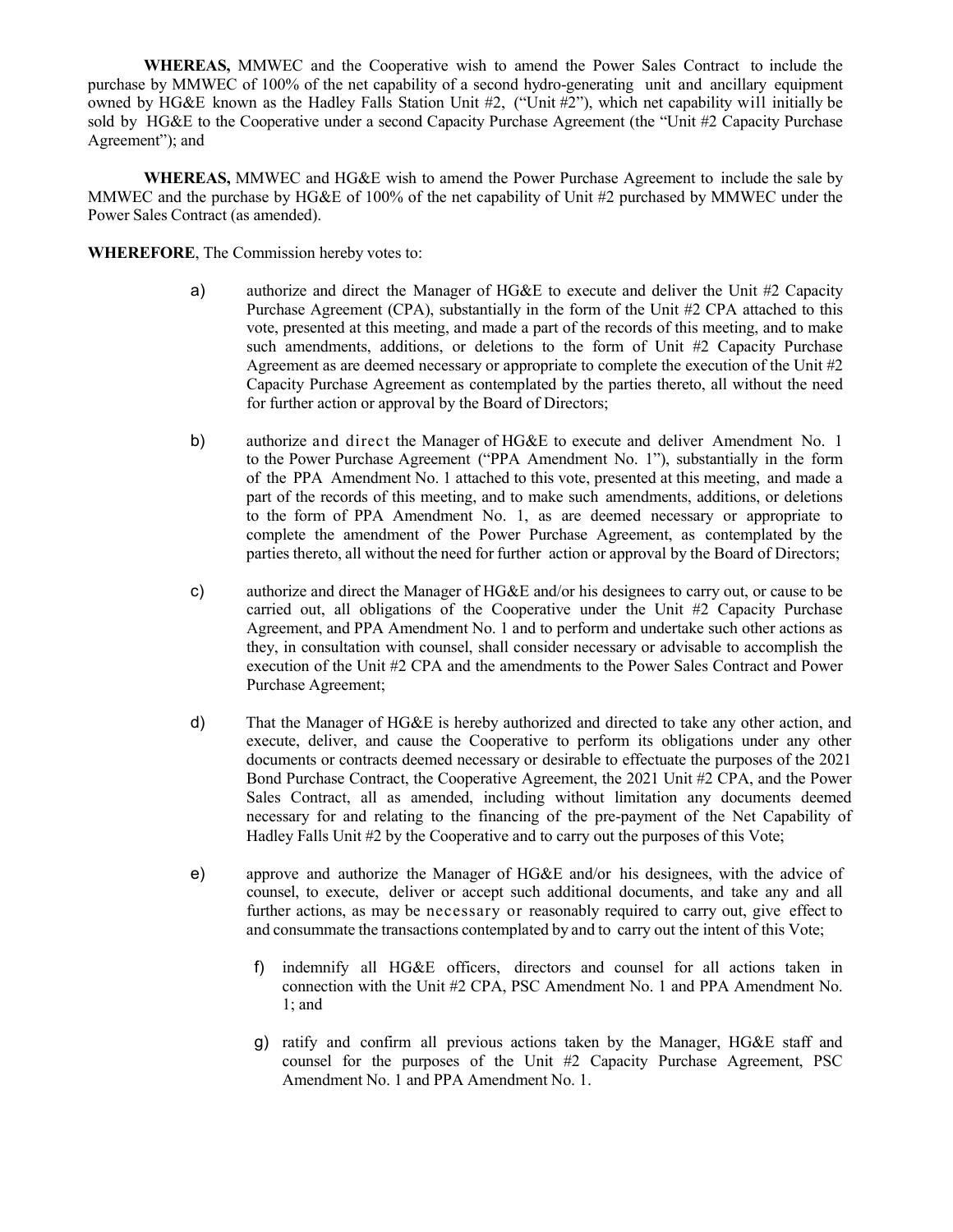## **BID AUTHORIZATIONS:**

**102 CABOT BRICK SMOKESTACK DEMOLITION:** Mr. Lavelle requested authorization to solicit bids the demolition of the old boiler smokestack at 102 Cabot Street. He stated that the boilers have been out of service for several years and the smokestack was partially demolished a couple of years ago to address deteriorating upper portion of the stack. After a brief discussion and on a motion from Commissioner Griffin, seconded by Commissioner Sutter, it was unanimously voted to authorize the bid per the recommendation of management.

## **BIDS RECEIVED:**

**INSULATION, ASBESTOS & LEAD ABATEMENT ANNUAL CONTRACT:** Mr. Lavelle recommended that the Commission award the contract for Insulation, Asbestos & Lead Abatement to Atlantic Contracting & Specialties, LLC, the low bidder meeting all requirements for the solicitation. After a brief discussion and on a motion from Commissioner Griffin, seconded by Commissioner Sutter, it was unanimously voted to award the contract per the recommendation of management.

**ELECTRIC LINE CONTRACTORS ANNUAL CONTRACT- EXTENSION:** Mr. Lavelle recommended that the Commission authorize a one year extension to the Electric Line Contractor Annual Contract with Asplundh Construction, LLC, through December 31, 2022, subject to a 2.9% increase in labor rates and all other terms and conditions of the existing contract remaining the same. After a brief discussion and on a motion from Commissioner Griffin, seconded by Commissioner Sutter, it was unanimously voted to authorize the contract extension per the recommendation of management.

**ELECTRIC METERS ANNUAL CONTRACT- EXTENSION:** Mr. Lavelle recommended that the Commission authorize a one year extension to the Electric Meters with AvCom through December 31, 2022, with all pricing and terms and conditions of the existing contract remaining the same. After a brief discussion and on a motion from Commissioner Griffin, seconded by Commissioner Sutter, it was unanimously voted to authorize the contract extension per the recommendation of management.

**GAS CONSTRUCTION CONTRACTOR ANNUAL CONTRACT- EXTENSION:** Mr. Lavelle recommended that the Commission authorize a one year extension to the Gas Construction Contractor Annual Contract with Kudlic Bros., Inc., through December 31, 2022, subject to a 1.75% increase in all rates and all other terms and conditions of the existing contract remaining the same. After a brief discussion and on a motion from Commissioner Griffin, seconded by Commissioner Sutter, it was unanimously voted to authorize the contract extension per the recommendation of management.

## **COMMUNICATIONS:**

- 11/05/21 Draft Commission Meeting Minutes from 10/05/21
- 10/26/21 JL/DD/Financial Statements, Balance Sheet September 2021
- 10/25/21 JL/LR/2021 Holiday Discount
- 11/02/21 COMM/JL/MCEC Re-financing Related Votes
- 11/04/21 KC/MC/Sponsorship Request Greater Holyoke YMCA
- 11/04/21 KC/MC/Commercial Energy Assistance Request Boys & Girls Club of Greater Holyoke
- 11/01/21 SR/SL/Authorization to Bid 102 Cabot Brick Smokestack Demolition
- 11/01/21 JL/CW/Bid Recommendation Insulation, Asbestos & Lead Abatement Annual Contract
- 10/29/21 JL/CW/Recommendation Extension of Electric Line Contractors Annual Contract